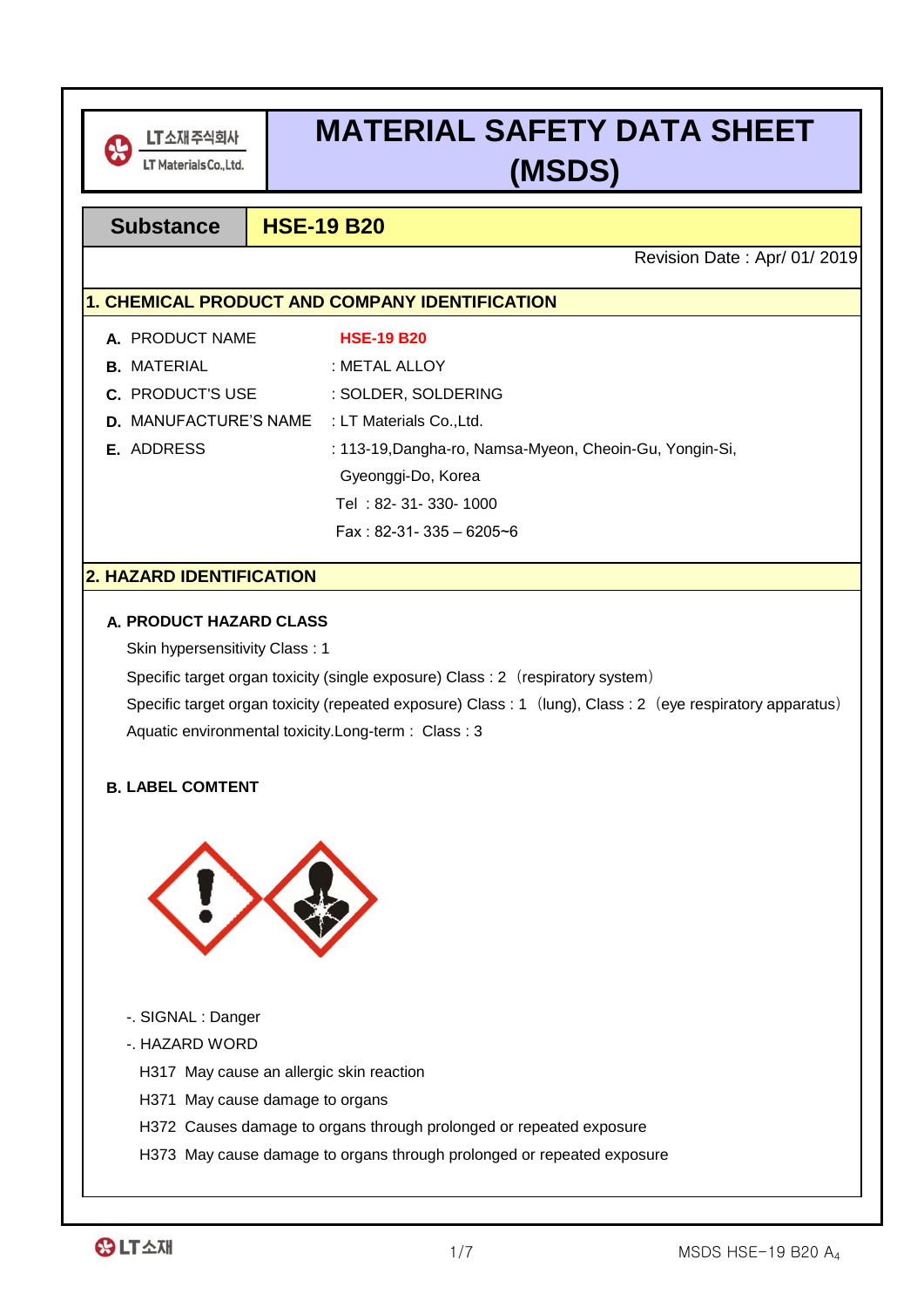-. PREVENTION WORD

□ PREVENTION

P260 Do not breathe dust/fumes/gas/mist/vapours/spray.

P264 Wash … thoroughly after handling.

P270 Do not eat, drink or smoke when using this product.

P272 Contaminated work clothing should not be allowed out of the workplace.

P280 Wear protective gloves/protective clothing/eye protection/face protection. [As modified by IV ATP]

□ CORRESPOND

P302+352 IF ON SKIN: Wash with plenty of water/… [As modified by IV ATP]

P308+311: If exposed or concerned: Call a POISON CENTER/ doctor/… [Added by IV ATP]

P314: Get medical advice/attention if you feel unwell.

P333+313 IF SKIN IRRITATION OR A RASH OCCURS: GET MEDICAL ADVICE/ATTENTION.

P362+364: Take off contaminated clothing and wash it before reuse. [Added by IV ATP]

□ STORAGE

P405 Store locked up.

□ DISPOSAL

P501 Dispose of contents/ container to an approvedlandfill

**C.** OTHER HAZARD

: No information

## **3. COMPOSITION, INFORMATION ON INGREDIENTS**

| Chemical name | Contents      | CAS No.   |
|---------------|---------------|-----------|
| τin⊹          | REM           | 7440-31-5 |
| Copper        | $1.5 - 2.5\%$ | 7440-50-8 |

#### **4. FIRST AID MEASURES**

**A.** In case of eye contact

Get medical advice and attention if you feel unwell.

**B.** In case of skin contact

Wash with plenty of soap and water.

Get medical advice and attention if you feel unwell.

If skin irritation or rash occurs, get medical advice andattention.

Take off contaminated clothing and wash it beforereuse

**C.** In case of inhalation

Get medical advice and attention if you feel unwell.

**D.** In case of ingestion

Get medical advice and attention if you feel unwell.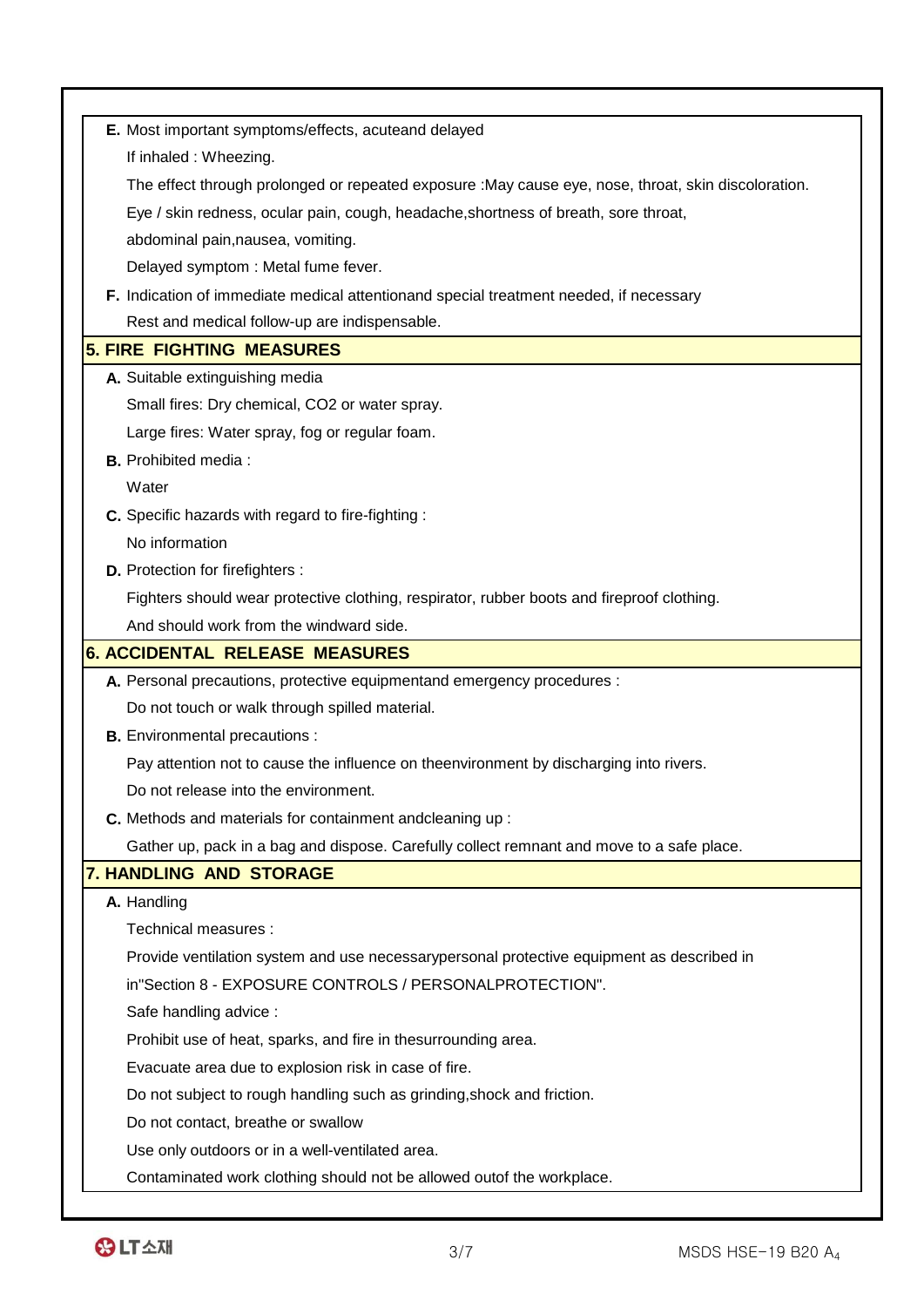| Avoid release to the environment.    |                                                                                                            |            |  |
|--------------------------------------|------------------------------------------------------------------------------------------------------------|------------|--|
| Hygiene measures :                   |                                                                                                            |            |  |
| Wash hand thoroughly after handling. |                                                                                                            |            |  |
|                                      | Do not eat, drink or smoke when using this product.                                                        |            |  |
| <b>B.</b> Storage                    |                                                                                                            |            |  |
| Suitable storage conditions :        |                                                                                                            |            |  |
|                                      | The storage facility should be designed with fire-proofconstruction and beams should use a                 |            |  |
| non-combustible material.            |                                                                                                            |            |  |
|                                      | The storage floor should be protected from waterpenetration, or should have water-proof construction.      |            |  |
|                                      | The storage facility should be provided withnecessary lighting, lighting equipment, and ventilatorto store |            |  |
| and handle dangerous goods.          |                                                                                                            |            |  |
|                                      | Keep away from heat, sparks, open flames and hotsurfaces. No smoking.                                      |            |  |
| Store away from oxidants             |                                                                                                            |            |  |
|                                      | Store in a well-ventilated and cool place keepingcontainer tightly closed.                                 |            |  |
| Protect from sunlight.               |                                                                                                            |            |  |
| Store locked up.                     |                                                                                                            |            |  |
|                                      | Refer to "Section 10 - STABILITY ANDREACTIVITY".                                                           |            |  |
|                                      | <b>8. EXPOSURE CONTROLS / PERSONAL PROTECTION</b>                                                          |            |  |
| A. Control parameters                |                                                                                                            |            |  |
| Material name                        | <b>ACGIH (TLV)</b>                                                                                         | OSHA (PEL) |  |
| Tin                                  | 2mg/m3                                                                                                     | 2mg/m3     |  |
| Copper                               | 1mg/m3                                                                                                     | 1mg/m3     |  |
| <b>B.</b> Engineering measures       |                                                                                                            |            |  |
|                                      | Workplace storing or handling this product should beequipped with eyewashing station and safety shower.    |            |  |
|                                      | Install ventilation system to keep exposure to airbornecontaminants below the exposure limit if dust and   |            |  |
|                                      | and fume generate in the process handling at elevated temperature.                                         |            |  |
| C. Personal protective equipment     |                                                                                                            |            |  |
|                                      | Respiratory protection : If necessary, wear appropriate respiratory protective equipment.                  |            |  |

Hand protection: Wear appropriate protective gloves.

with side plates, goggletype) Eye protection: Wear appropriate protective glasses (ordinary glassestype, ordinary glasses type

Skin and body protection: Wear suitable protective clothing and face protection.

Specific hygiene measures : Provide eye washing tools and safety shower.

## **9. PHYSICAL AND CHEMICAL PROPERTIES**

- **A.** Appearance : Solder Bar
- **B.** Color : Grey
- **C.** Odor : Scentless
- **D.** Odor threshold : No data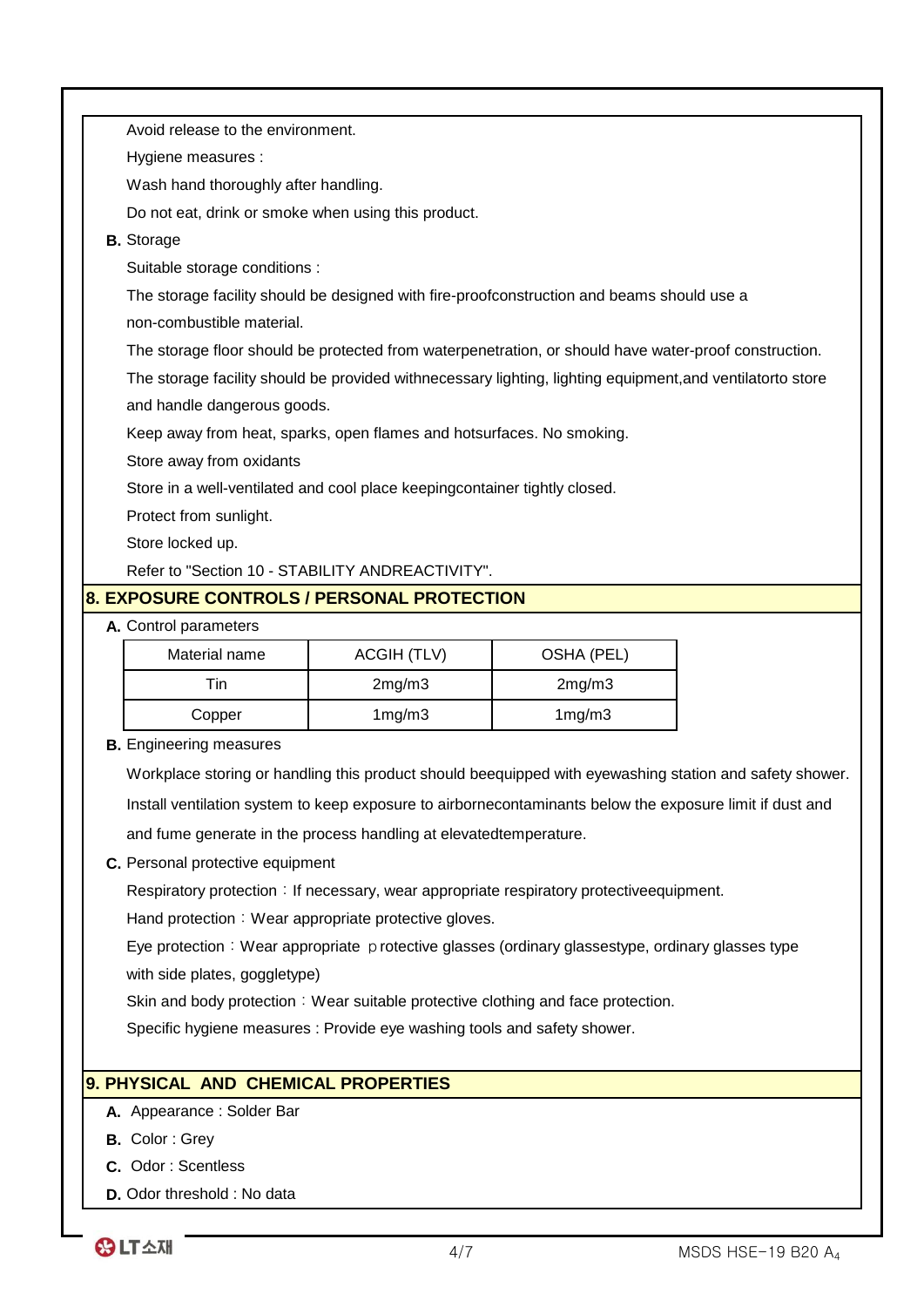| <b>E.</b> $pH: No data$ |  |  |  |
|-------------------------|--|--|--|
|-------------------------|--|--|--|

- **F.** Melting point : 227~268℃
- **G.** Boiling point : No data
- **H.** Flash point : No data
- **I.** Flammability(Solid,Gas): No data
- **J.** Flammability or explosive limits: No data
- **K.** Vapor pressure: No data
- **L.** Vapor density: No data
- **M.** Relative density:No data
- **N.** Specific gravity: 7.35
- **O.** Resolution temperature: No data
- **P.** Solubility(ies): Non-pertinence
- Q. Partition coefficient: n-octanol/water: Non-pertinence
- **R.** Auto-ignition temperature: Non-pertinence
- **S.** Decomposition temperature: Non-pertinence
- **T.** Viscosity: Non-pertinence

## **10. STABILITY AND REACTIVITY**

**A.** Stability :

Stable in the air at the normal temperature.

**B.** Reactions :

May react with strong oxidizing compound, acids and strong bases.

**C.** Hazardous decomposition products :

Non-pertinence

**D.** Conditions to avoid :

Non-pertinence

**E.** Materials to avoid :

Strong oxidizing compound, acids and strong bases.

## **11. TOXICOLOGICAL INFORMATION**

- **A.** Acute toxicity : No data
- **B.** Skin corrosive / irritation: No data
- **C.** Serious eyes damage / Eyes irritation: No data
- **D.** Respiratory organs sensitization:

When fume inhales, may cause allergy, edge breath or dyspnea.

- **E.** Skin sensitization: May cause allergy skin reaction.Class 1
- **F.** Original generative cell variation: No data
- **G.** Carcinogenicity: No information
- **H.** Reproduction toxicity: No information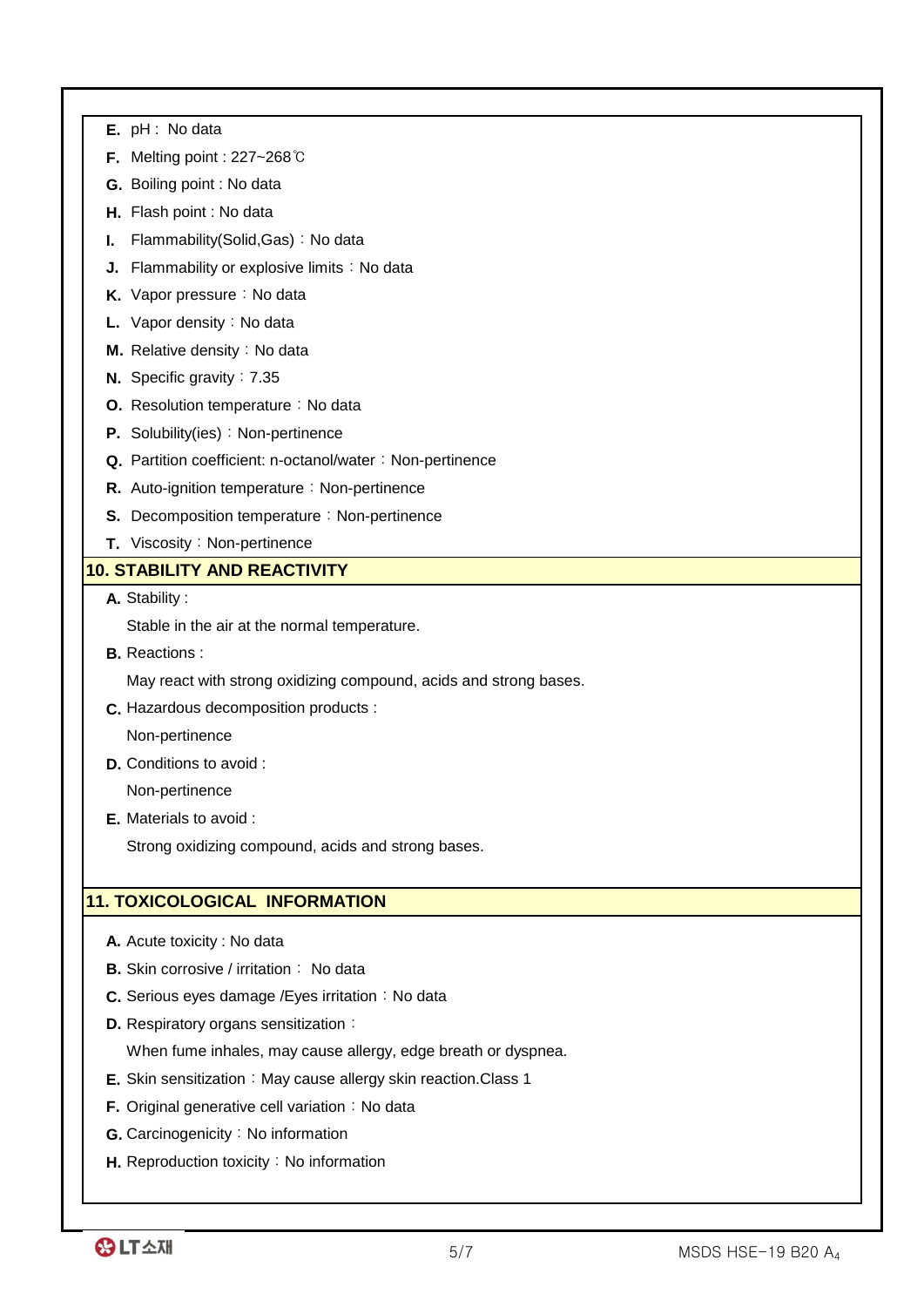| I. Specification target internal organs / Whole toxicity (single revelation):                  |  |
|------------------------------------------------------------------------------------------------|--|
|                                                                                                |  |
| Causes damage to organ (respiratory system)                                                    |  |
| May cause respiratory irritation                                                               |  |
| J. Specification target internal organs / wholetoxicity (repeat revelation):                   |  |
| Causes damage to organ (lung) through prolonged or repeated exposure                           |  |
| Causes damage to organ (respiratory organs: inhalation) through prolonged or repeated exposure |  |
| Causes damage to organ (liver) through prolonged or repeated exposure                          |  |
| K. Absorption respiratory organs toxicity: No data                                             |  |
| <b>12. ECOLOGICAL INFORMATION</b>                                                              |  |
| A. Aquatic environmental toxicity acute : No classification                                    |  |
| <b>B.</b> Aquatic environmental toxicity. Long-term :                                          |  |
| May cause toxicity in the aquatic life according to a long-term influence Class 3              |  |
| C. Hazardous property to ozone layer : No classification                                       |  |
| <b>13. DISPOSAL CONSIDERATIONS</b>                                                             |  |
| A. Residues                                                                                    |  |
| Wear adequate protectors. Dispose in accordance with local regulations.                        |  |
| Consign a qualified industrial waste treatment firm, if there is no own disposal equipment.    |  |
| <b>B.</b> A pollution container and packing                                                    |  |
| Wear adequate protectors. Dispose in accordance with local regulations.                        |  |
| Consign a qualified industrial waste treatment firm, if there is no own disposal equipment.    |  |
| <b>14. TRANSPORT INFORMATION</b>                                                               |  |
| A. UN No.: Not applicable                                                                      |  |
| <b>B.</b> Proper Shipping Name: Not applicable                                                 |  |
| <b>C.</b> Class: Not applicable                                                                |  |
| D. Sub Risk: Not applicable                                                                    |  |
| E. Packing Group: Not applicable                                                               |  |
| F. International restriction                                                                   |  |
| RID/ADR information: Not applicable                                                            |  |
| IMO information: Non-Hazards                                                                   |  |
| Marine Pollutant: Not applicable                                                               |  |
| IATA information: Non-Hazards                                                                  |  |
| <b>G.</b> Domestic restriction                                                                 |  |
| Rail and road transportation information: Not applicable                                       |  |
| Marine transportation information: Non-Hazards                                                 |  |
| Marine Pollutant: Not applicable                                                               |  |
| Aviation transportation information: Non-Hazards                                               |  |
| H. Specific precautionary transport measures and conditions                                    |  |
| Prior to transport, check the containers and loading to prevent leakage or turnover,           |  |
| fall and damage transport in accordance with regulations.                                      |  |